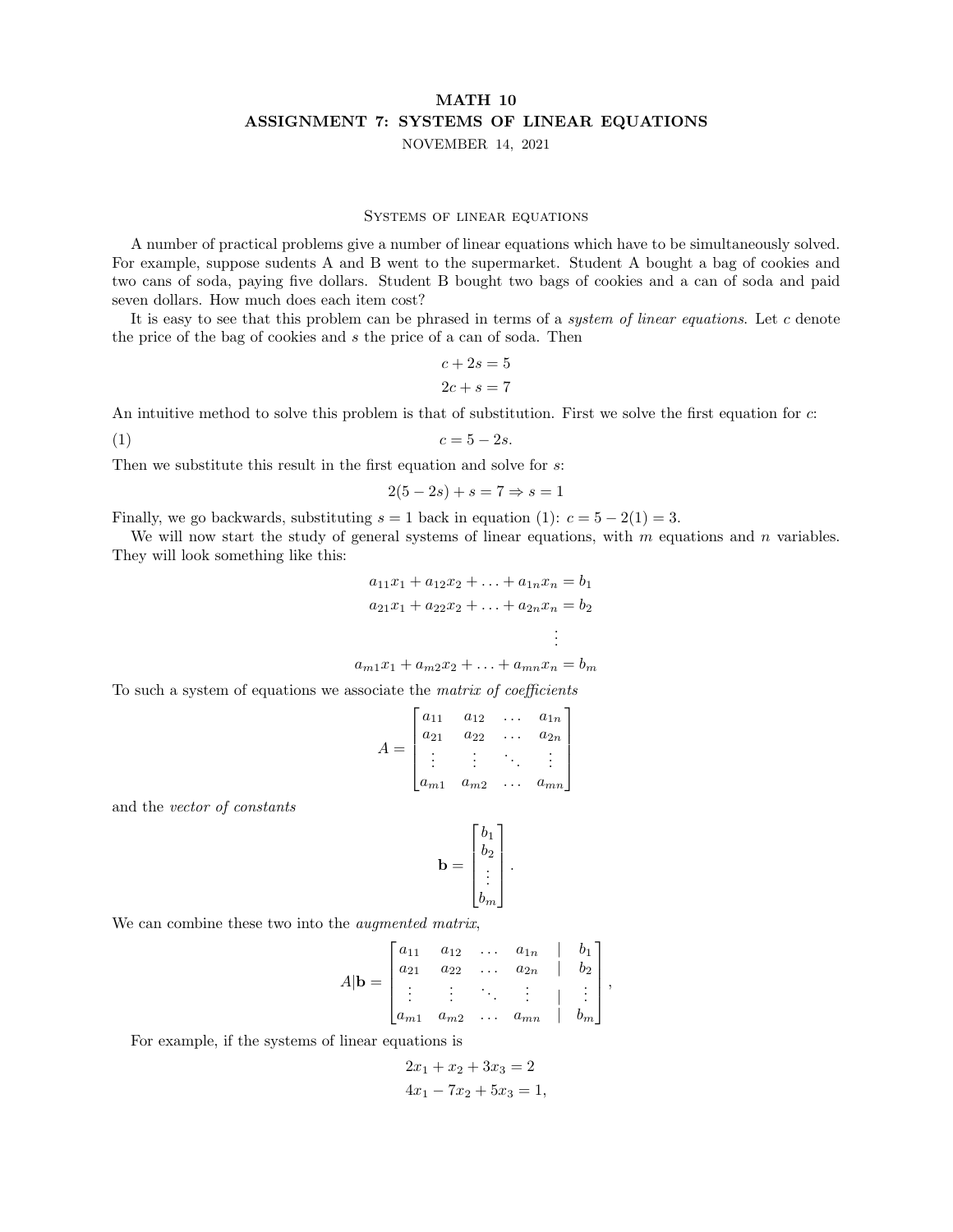then we get

$$
A = \begin{bmatrix} 2 & 1 & 3 \\ 4 & -7 & 5 \end{bmatrix}, \ \mathbf{b} = \begin{bmatrix} 2 \\ 1 \end{bmatrix}, \ A|\mathbf{b} = \begin{bmatrix} 2 & 1 & 3 & | & 2 \\ 4 & -7 & 5 & | & 1 \end{bmatrix}.
$$

### Elementary row operations

The main idea of the method we will use to solve an arbitrary system of linear equations is to transform it to a simpler form. The transformation should not change the set of solutions. To do this, we will use the following elementary operations:

- Exchange two equations  $($  = two rows of the augmented matrix)
- Multiply both sides of an equation ( $=$  one row of augmented matrix) by a non-zero number
- Add to one equation a multiple of another (= add to one row of the augmented matrix a multiple of another)

Applying these operations to bring your matrix to a simpler form is called row reduction, or Gaussian elimination

Simple example

$$
x_1 - 2x_2 + 2x_3 = 5
$$

$$
x_1 - x_2 = -1
$$

$$
-x_1 + x_2 + x_3 = 5
$$

The augmented matrix is

$$
\begin{bmatrix} 1 & -2 & 2 & | & 5 \\ 1 & -1 & 0 & | & -1 \\ -1 & 1 & 1 & | & 5 \end{bmatrix}
$$

Using row operations, we can bring it to the form

$$
\begin{bmatrix} 1 & -2 & 2 & | & 5 \\ 0 & 1 & -2 & | & -6 \\ 0 & 0 & 1 & | & 4 \end{bmatrix}
$$

so the solution is

 $x_3 = 4$  $x_2 = -6 + 2x_3 = 2$  $x_1 = 5 - 2x_3 + 2x_2 = 1$ 

### Row echelon form

In general, using row operations, every system can be brought to a form where each row begins with some number of zeroes, and each next row has more zeroes than the previous one:

$$
\begin{bmatrix} X & * & * & * & * & * & * & * \\ 0 & 0 & 0 & X & * & * & * & * \\ 0 & 0 & 0 & 0 & X & * & * & * \end{bmatrix}
$$

(here  $X$ 's stand for non-zero entries).

To solve such a system, we do the following:

- Variables corresponding to columns with  $X$ 's in them are called pivot variables; the remaining ones are called free variables.
- Values for free variables can be chosen arbitrarily. Values for pivot variables are then uniquely determined from the equations.